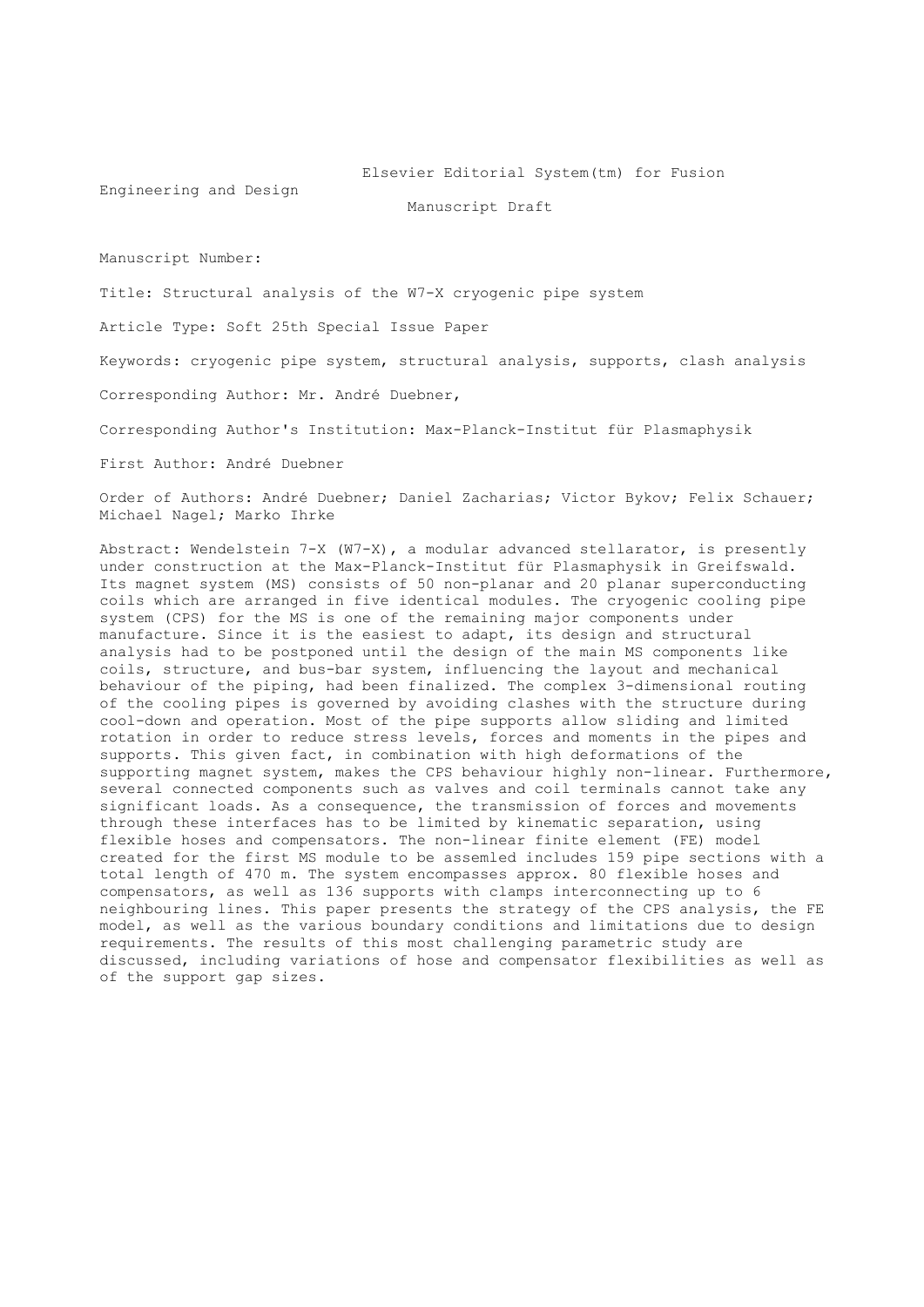Greifswald, 08<sup>th</sup> August 2008

Dear Sir, Dear Madam,

Please find attached our paper for the SOFT 2008 entitled:

## **"Structural analysis of the W7-X cryogenic pipe system"**

Coauthors:

Daniel Zacharias, Felix Schauer, Victor Bykov, Michael Nagel, Marko Ihrke

Thank you very much for considering our paper.

Yours sincerely,

André Dübner

Max-Planck-Institut für Plasmaphysik Teilinstitut Greifswald Wendelsteinstraße 1 17491 Greifswald Germany

Tel: +49 – (0) 38 34 / 88 24 14 E-Mail: andre.duebner@ipp.mpg.de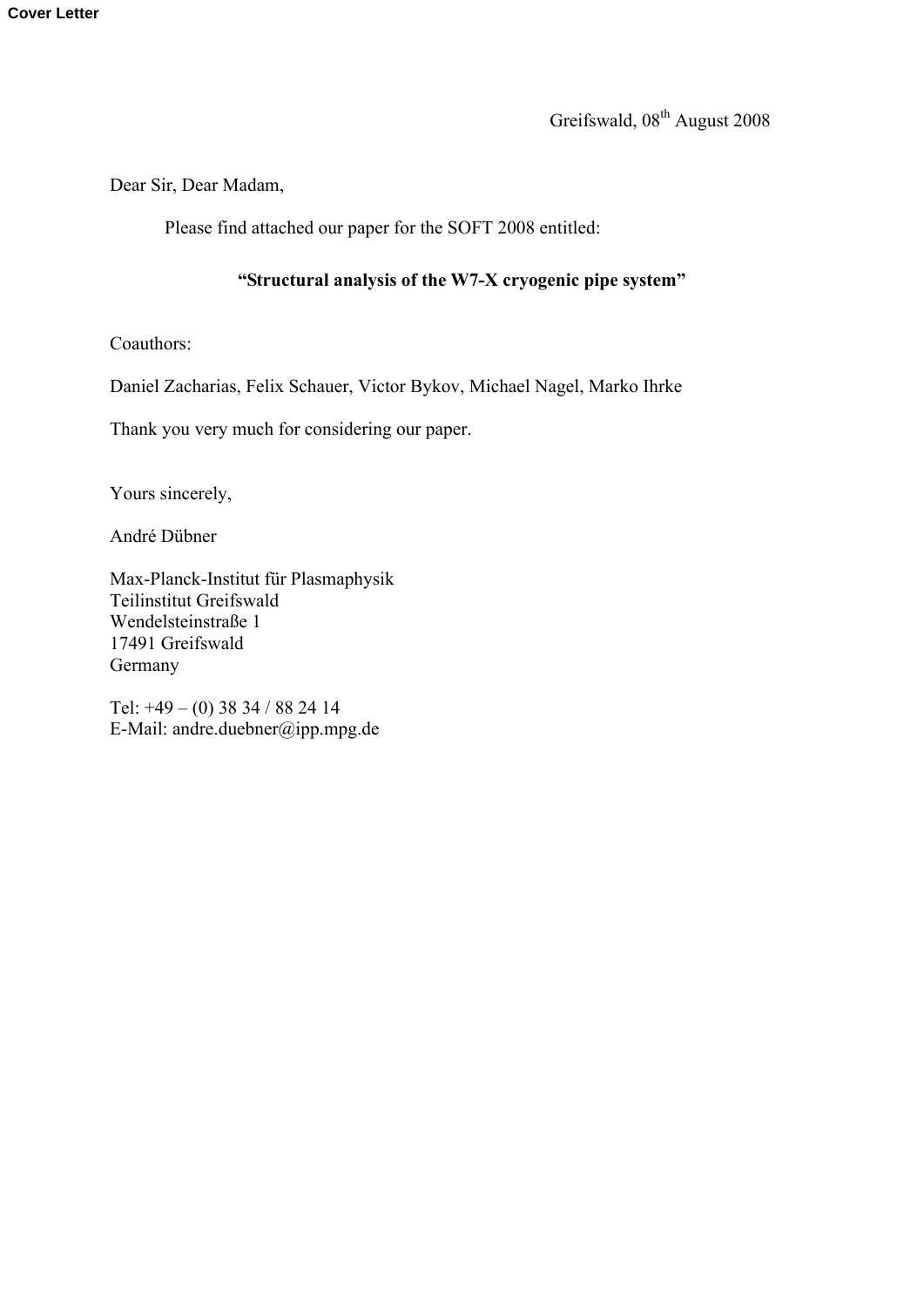## **Structural analysis of the W7-X cryogenic pipe system**

A. Dübner\*, D. Zacharias, M. Nagel, V. Bykov, F. Schauer, M. Ihrke

*Max-Planck-Institut für Plasmaphysik, Teilinstitut Greifswald, Member of the Euratom Association,*  Wendelsteinstraße 1, 17491 Greifswald, Germany

\* Correspondong author: Tel.: +49 3834 88 2414; fax +49 3834 88 2439.

E-mail address: [andre.duebner@ipp.mpg.de](mailto:andre.dueber@ipp.mpg.de) (A. Dübner)

## **Abstract**

Wendelstein 7-X (W7-X), a modular advanced stellarator, is presently under construction at the Max-Planck-Institut für Plasmaphysik in Greifswald. Its magnet system (MS) consists of 50 nonplanar and 20 planar superconducting coils which are arranged in five identical modules. The cryogenic cooling pipe system (CPS) for the MS is one of the remaining major components under manufacture. Since it is the easiest to adapt, its design and structural analysis had to be postponed until the design of the main MS components like coils, structure, and bus-bar system, influencing the layout and mechanical behaviour of the piping, had been finalized. The complex 3-dimensional routing of the cooling pipes is governed by avoiding clashes with the structure during cool-down and operation. Most of the pipe supports allow sliding and limited rotation in order to reduce stress levels, forces and moments in the pipes and supports. This given fact, in combination with high deformations of the supporting magnet system, makes the CPS behaviour highly non-linear. Furthermore, several connected components such as valves and coil terminals cannot take any significant loads. As a consequence, the transmission of forces and movements through these interfaces has to be limited by kinematic separation, using flexible hoses and compensators. The non-linear finite element (FE) model created for the first MS module to be assemled includes 159 pipe sections with a total length of 470 m. The system encompasses approx. 80 flexible hoses and compensators, as well as 136 supports with clamps interconnecting up to 6 neighbouring lines. This paper presents the strategy of the CPS analysis, the FE model, as well as the various boundary conditions and limitations due to design requirements. The results of this most challenging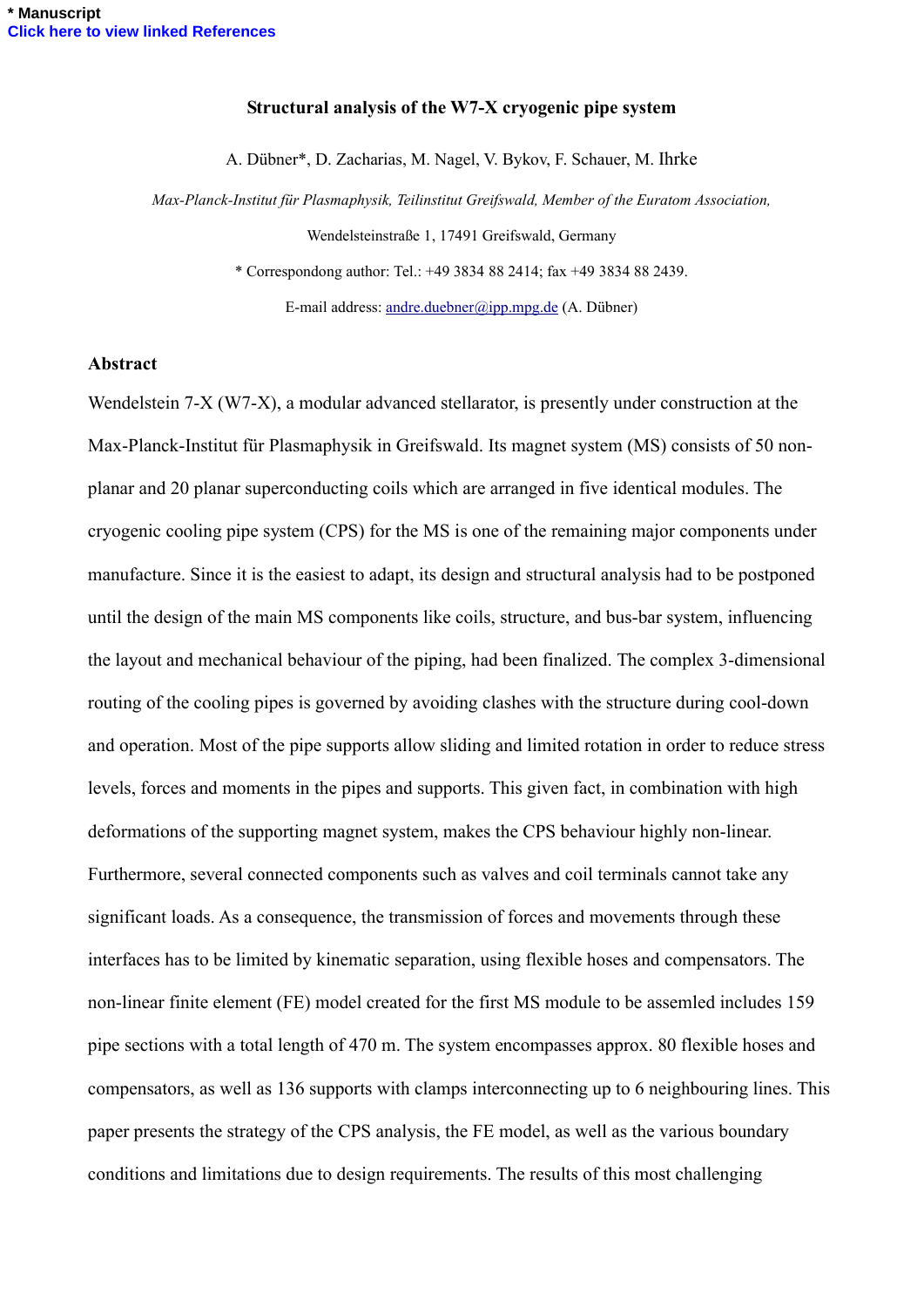parametric study are discussed, including variations of hose and compensator flexibilities as well as of the support gap sizes.

### **Introduction and overview**

Five basic cooling loops are required to supply the cryogenic component groups within the W7-X cryostat with cold helium: Cable-in-conduit conductors  $(\approx 4 \text{ K})$ , coil casings,  $(\approx 4 \text{ K})$ , magnet system central support structure ( $\approx$ 4 K), current leads ( $\approx$ 4 K,  $\approx$ 50 K), and thermal shields (50 K – 70 K). In addition to that, safety exhaust pipes are necessary. Approximately 160 pipes of various diameters (from 12 mm to 50 mm) form the CPS for one W7-X module as shown in Fig. 1. All those pipes need to be fixed into its positions properly in order to keep the stresses on an acceptable level, and to guarantee a collision free situation. In total 136 supports of different types are required for these purposes. Such a support carries from one up to six pipes and is fully fixed to either the magnet system (MS) or the outer vessel (OV). All pipes are grouped into several circuits corresponding to their special purposes, like feeder or return pipes for the coil cases, thermal insulation, etc. The pipe circuits of the coil casings, the support structure, and the thermal shields are connected to valves which regulate the coolant flow. The safety exhaust pipes are designed to reduce the pressure within the corresponding cooling loop in case of quench ("quench pipes").

## **Analysis**

The main purposes of the analysis is to provide displacement vectors for the clash analysis, to define loads to be withstood by the pipe supports, and to check whether stresses in the pipes are within allowable limits. The task has to be carried out taking into account various assembly aspects, and with accurate consideration of numerous boundary conditions imposed by the interface and adjacent components, like the coils, structure elements, the current-leads, the outer-vessel, ports, thermal insulation, etc.

## **1.1. Boundary conditions**

The boundary conditions for the CPS are rather complex, due to the fact that they come from numerous connected parts and necessary assumptions about the environment. To represent the CPS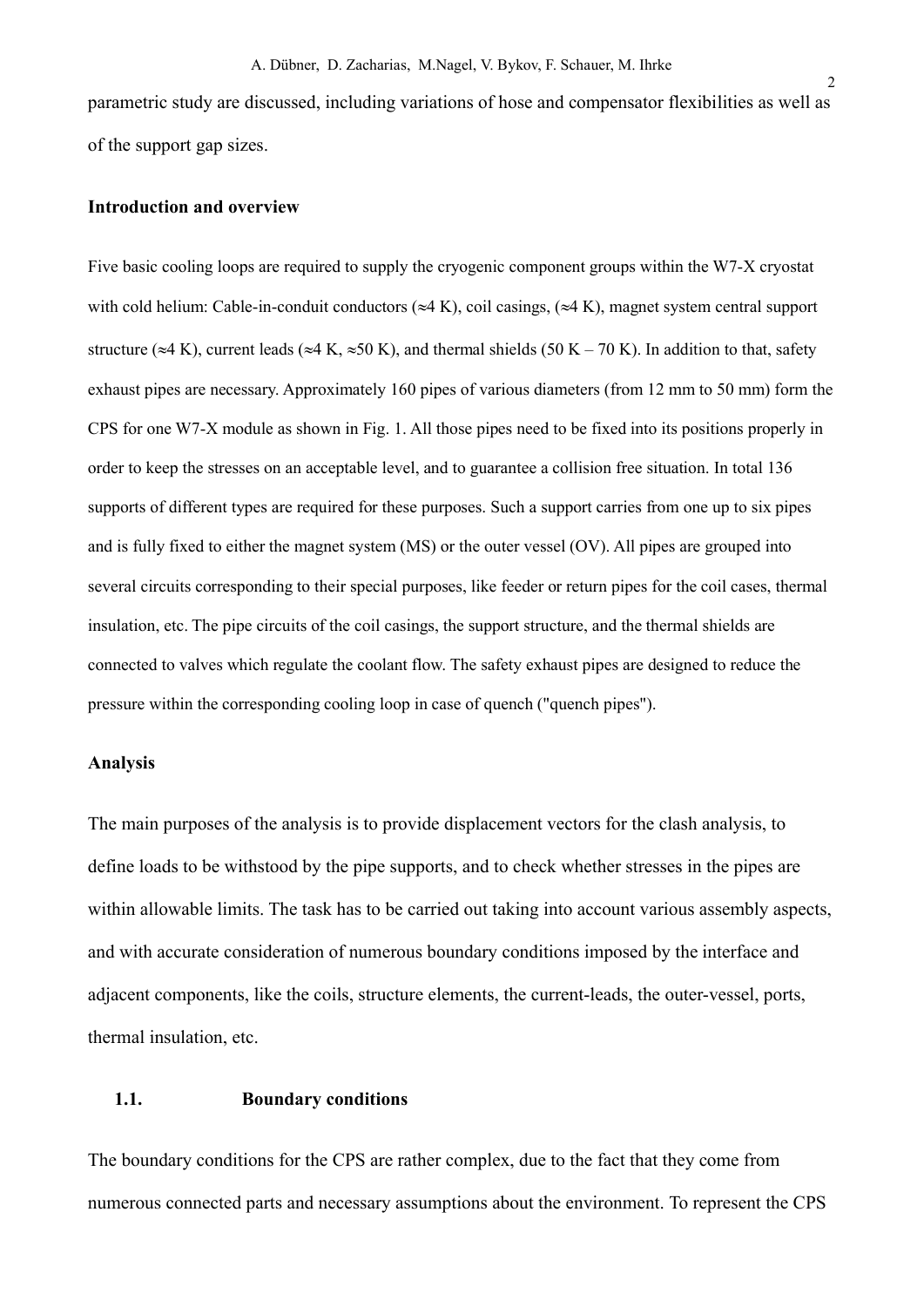adequately it is necessary to consider the following [\(Fig. 2](#page-7-0)):

- cyclic symmetry at the module boundaries;
- displacements of the pipe connections at the outer vessel;
- displacements of the pipe connections at the current leads and coil headers;
- pressure forces on the quench pipes;
- displacements of the pipe connections at the structure and coils ;
- support clamps, mounted on the structure and coils;
- dead weight;
- thermal shrinkage;
- and internal pipe pressure.

The support clamps have to be considered as a special type of boundary conditions because they are subject of parametric studies at the same time. All other boundary conditions are principal boundary conditions which determine both the deformations and internal stresses in the system. The CPS has no significant backlash to these parts or environment conditions.

## **1.2. Supports**

The supports (see [Fig. 3](#page-7-1)) which keep the pipes in their positions and prevent them from clashes with other pipes or other nearby components, are vital parts of the CPS. In a first calculation assumption the supports are assumed to be pure axial hinges, allowing only the axial translation and rotation of the pipes. As a result the relative displacements of the coils introduce significant loads on the supports and high bending stresses within the pipes. The relative displacements are caused by the following effects:

- temperature difference between structural parts and the CPS during cool-down
- considerable deformation of the underlying structural components under electromagnetic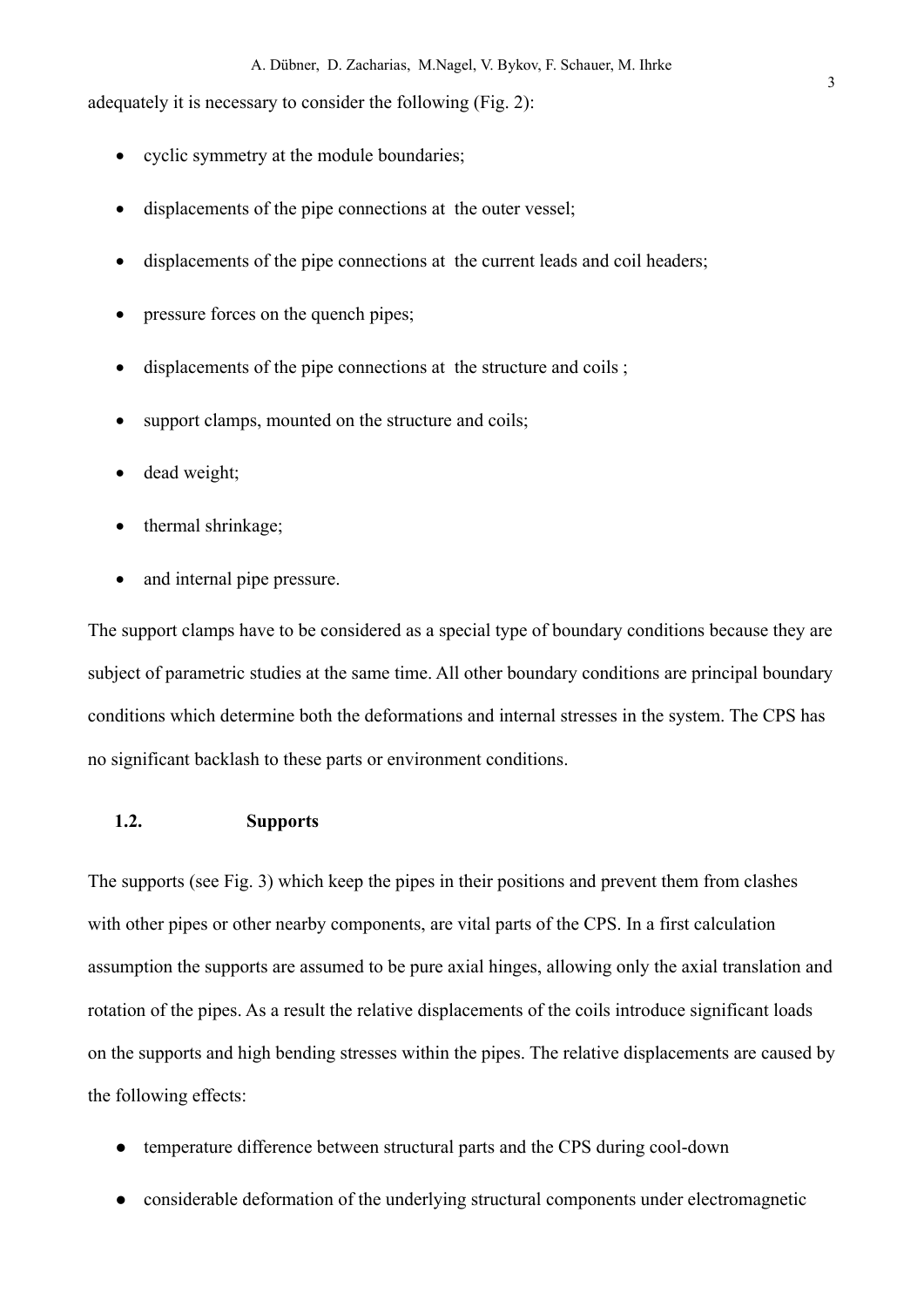#### forces (EM).

In order to reduce the forces and stresses obtained in the first run, additional degrees of freedom for the pipes have been introduced in the support clamps. They now allow also limited movements in perpendicular directions with regard to the pipe axis; this is realized by an annular gap between pipe and support clamp. Furthermore, the gap allows also rotations around all three axes within certain limits which leads to a self-adjusting CPS. As a result, the forces on the supports and the stresses in the pipes reduce significantly. The reduction is shown in [Fig. 4](#page-7-2), where the resulting forces and moments on two selected supports are plotted over the gap size. A gap of 1 mm size reduces the forces and moments dramatically. A further increase of the gap does not decrease the forces to a significantly lower level. This means that all constraints from the supports are released to a minimum, and the self adjustment of the CPS works fine. An additional benefit of the gap is that the assembly of the supports is eased due to reduced requirements concerning the accuracy for the pipes of installation.

## **1.3. Flexible hoses and compensators**

Another crucial point for the CPS is the fact that some of the connected parts (e.g. valves, coil headers), cannot take any significant load. This means that even small forces with magnitudes of 20 N or less on these parts are not acceptable since they usually cause high bending stresses in the thin walls of the parts, or might destroy the component functionality. A kinematic decoupling of these parts is necessary. Since no space is available to lay out sufficient pipe loops for this purpose, the decoupling is realized by the use of flexible hoses and compensators. The flexible hoses are arranged twosome in a L-shaped configuration, as shown in [Fig. 5](#page-7-3) a, and placed nearby the critical component. The relative movements are simply compensated by them and do not result in any considerable constraints for the pipes. As a proof for this conclusion, a deformed Lshape bellow configuration is shown in [Fig. 5](#page-7-3) b, and the components of the reaction forces at location *T* in [Table 1](#page-7-4). An evaluation of the reaction forces at the transition from the pipe to the hoses shows that the loads are close to zero. The vertical component is the only relevant one because it represents the dead-weight force of the flexible hose.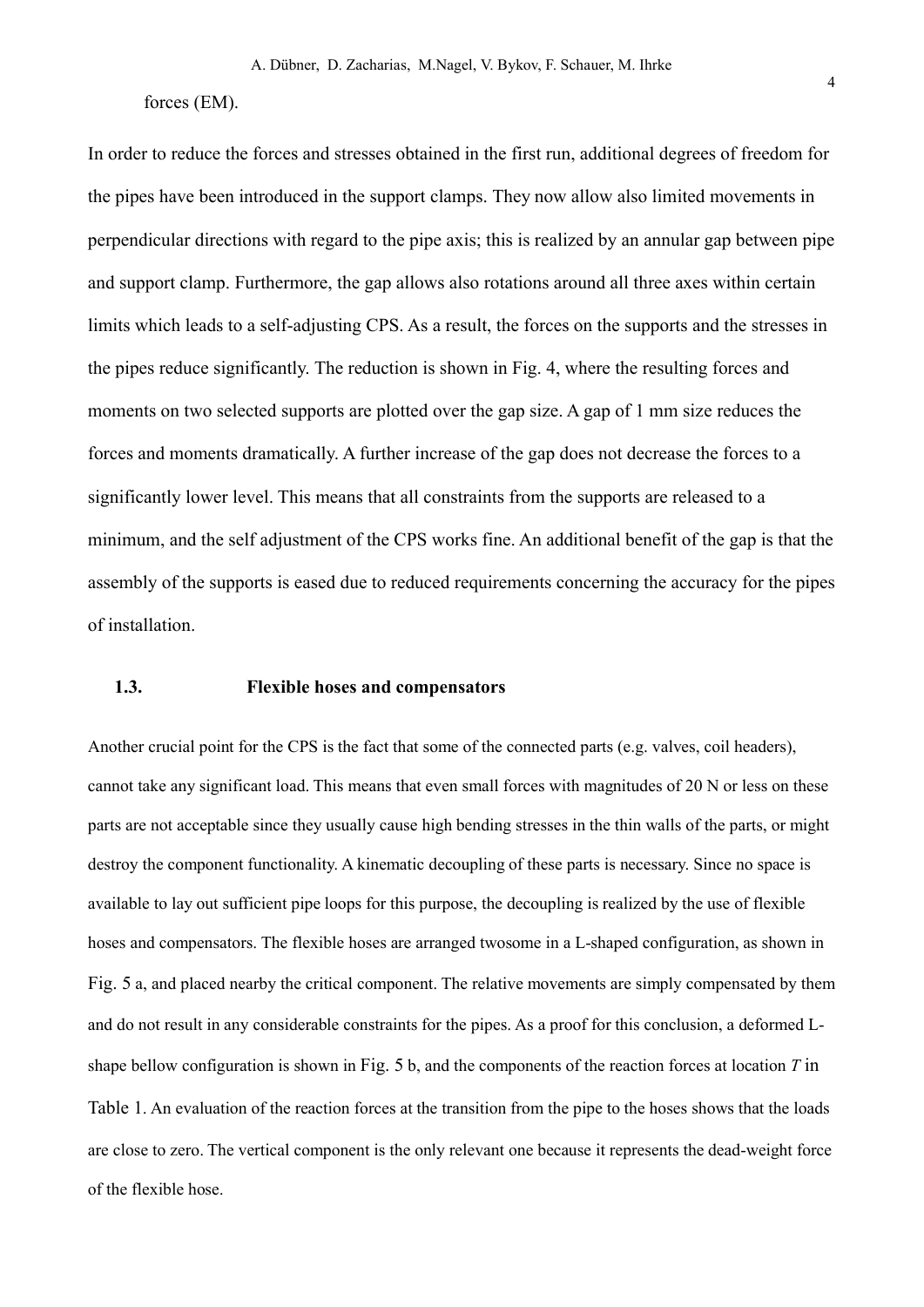## **1.4. CPS reinforcements**

During the first iteration of the CPS analysis, the support and reinforcement structure was neither finalized nor fixed. The preliminary results showed immediately the weak points of the structure, which are the quench pipes (QP). They are directly loaded by the outer air pressure and cannot be decoupled from the CPS with flexible hoses or other flexible constructions. The analysis showed that it is strongly required to support these parts by a framework, keeping all QP together. This reduces the QP displacements and the resulting bending moments and stresses under operation.

## **1.5. Clash analysis**

The exact prediction of displacements, like shown in [Fig. 6,](#page-7-5) for the subsequent collision check is another major goal of the analysis. This check is vital to predict collisions, to elude damages and also contacts between parts at different temperatures, in order to avoid additional heat losses. Further, it is important for assembly personnel to know which parts need more attention and have to be assembled with smaller tolerances. A considerable number of collisions have been found after the first iteration; therefore, the routing of the affected pipes was significantly changed and used as input for the second iteration of the CPS which is under detail FEA analysis right now.

## **Conclusions**

The cryogenic pipe system is a rather complex part of the W7-X cryostat due to many interfaces with other components. Its mechanical behaviour is mainly driven by the deformation of supporting structures, cool-down, and clamp design. The developed FE model is a powerful tool for predictions of CPS deformation, definition of loads on the cryopipe supports, and assessment of stresses in the pipes. The strong interference of the rather soft CPS with other components and its non-linear behaviour requires simulating the CPS with all its complex aspects. This approach finally allows providing important data for collision checks, design of the support, and assembly tolerances.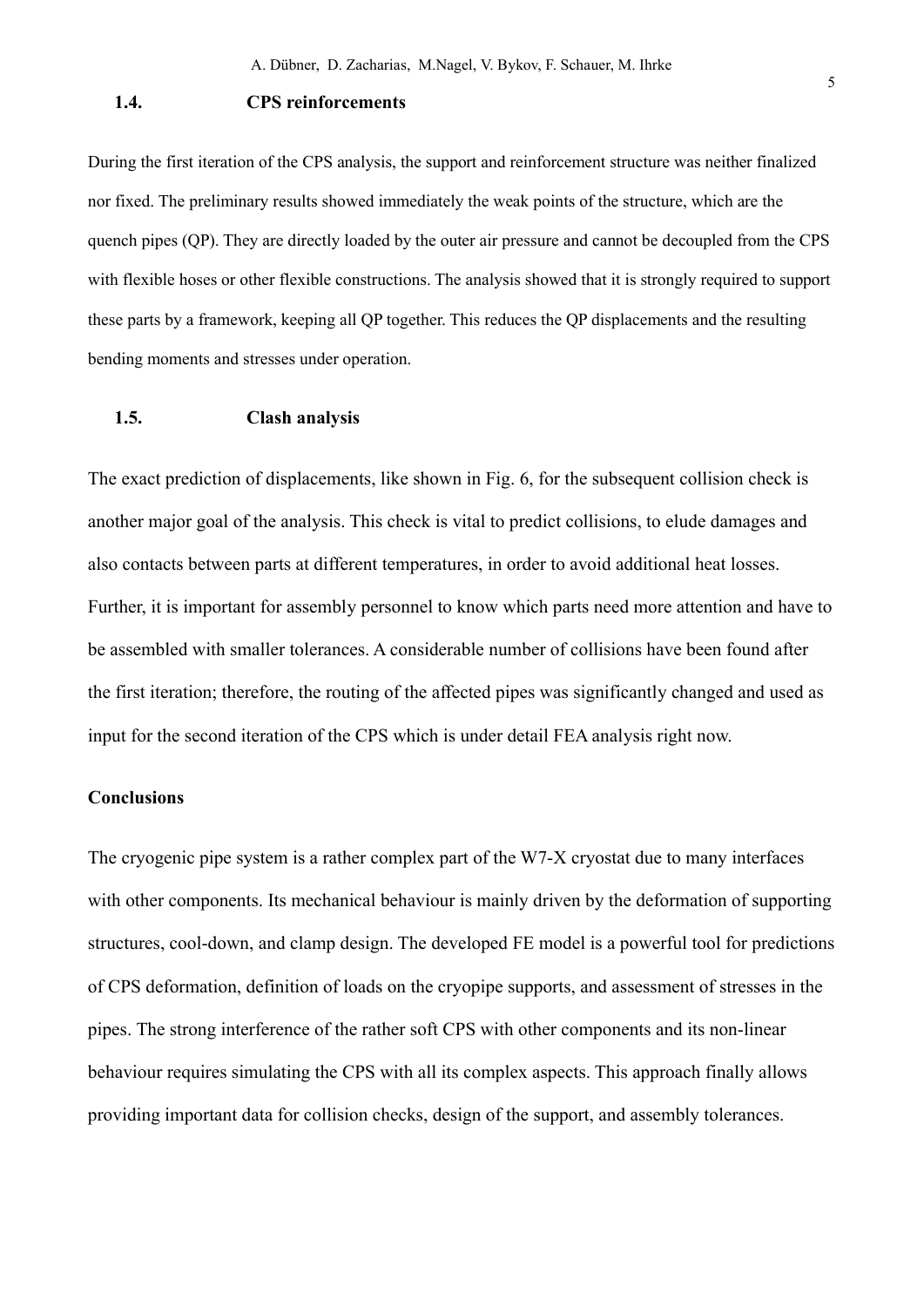## **Figures and tables (see below)**

**Sizes:** 

Fig. 1: 1/2 pp

Fig. 2: 1/6 pp

Fig. 3: 1/6 pp

Fig. 4: 1/6 pp

Fig. 5: 1/6 pp

Fig. 6: 1/2 pp

<span id="page-7-0"></span>Fig. 1: Cryo-pipe system of W7-X: 1 - pipes, 2 - supports, 3 - valves, 4 - quench pipes, 5 - bellows

<span id="page-7-1"></span>Fig. 2: Support boundary conditions for the CPS

<span id="page-7-2"></span>Fig. 3: Typical pipe supports mounted on coil

<span id="page-7-3"></span>Fig. 4: Reaction forces and moments vs. gap size at selected supports 1-ABE52HR430 and 1- ABE52HR440

<span id="page-7-5"></span>Fig. 5: L-shaped flexible hoses **a)** undeformed **b)** deformed under dead-weight and EM-loads

Fig. 6: Deformation of cryo-pipe system due to dead-weight, cooldown and EM loads on magnet

<span id="page-7-4"></span>system for the High-Jota load-case. The maximum ("MX") is 64 mm, the minimum ("MN") 0 mm.

Table 1: Typical reaction forces at transition from pipe to flexible hose (at location T in fig. 5)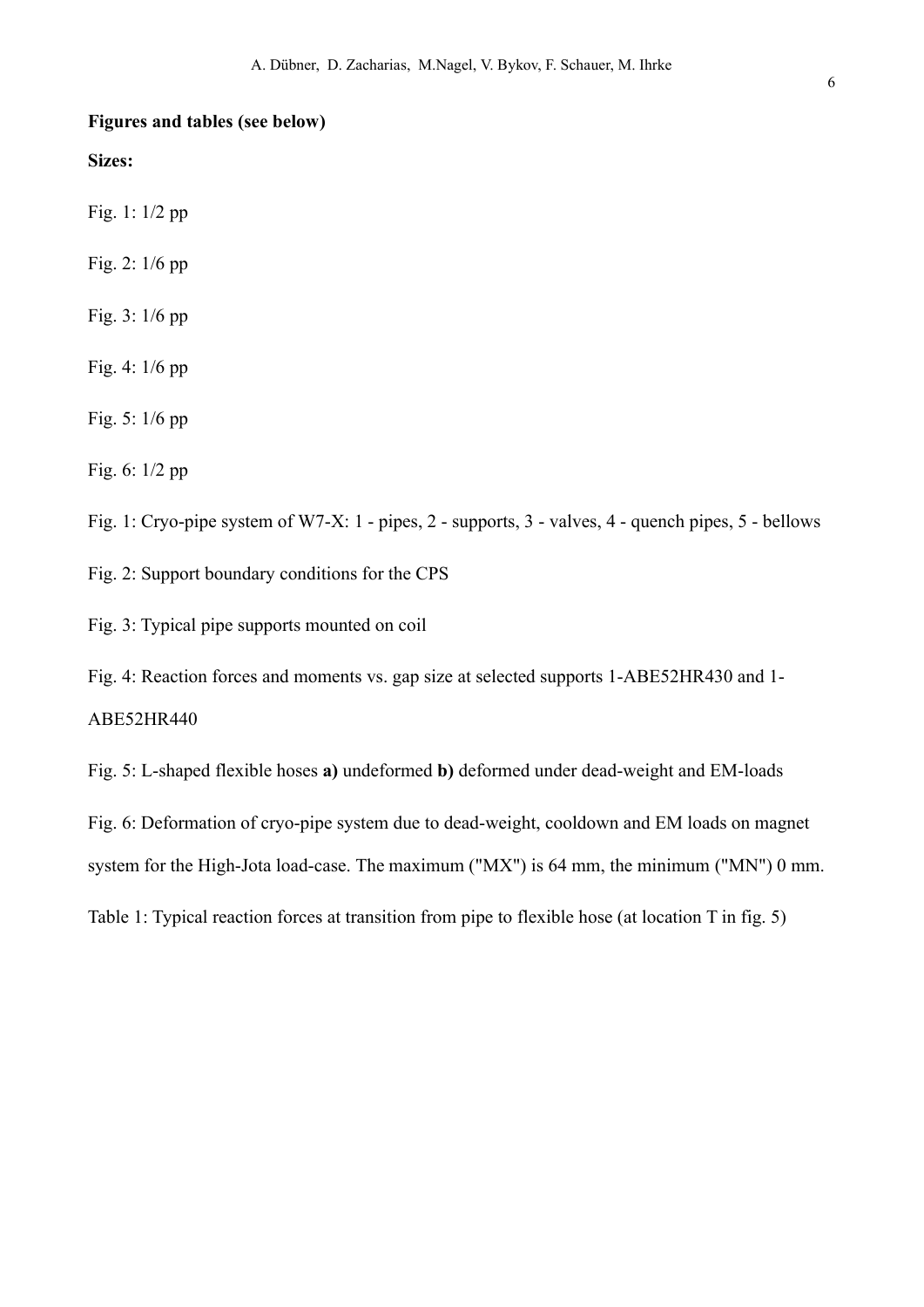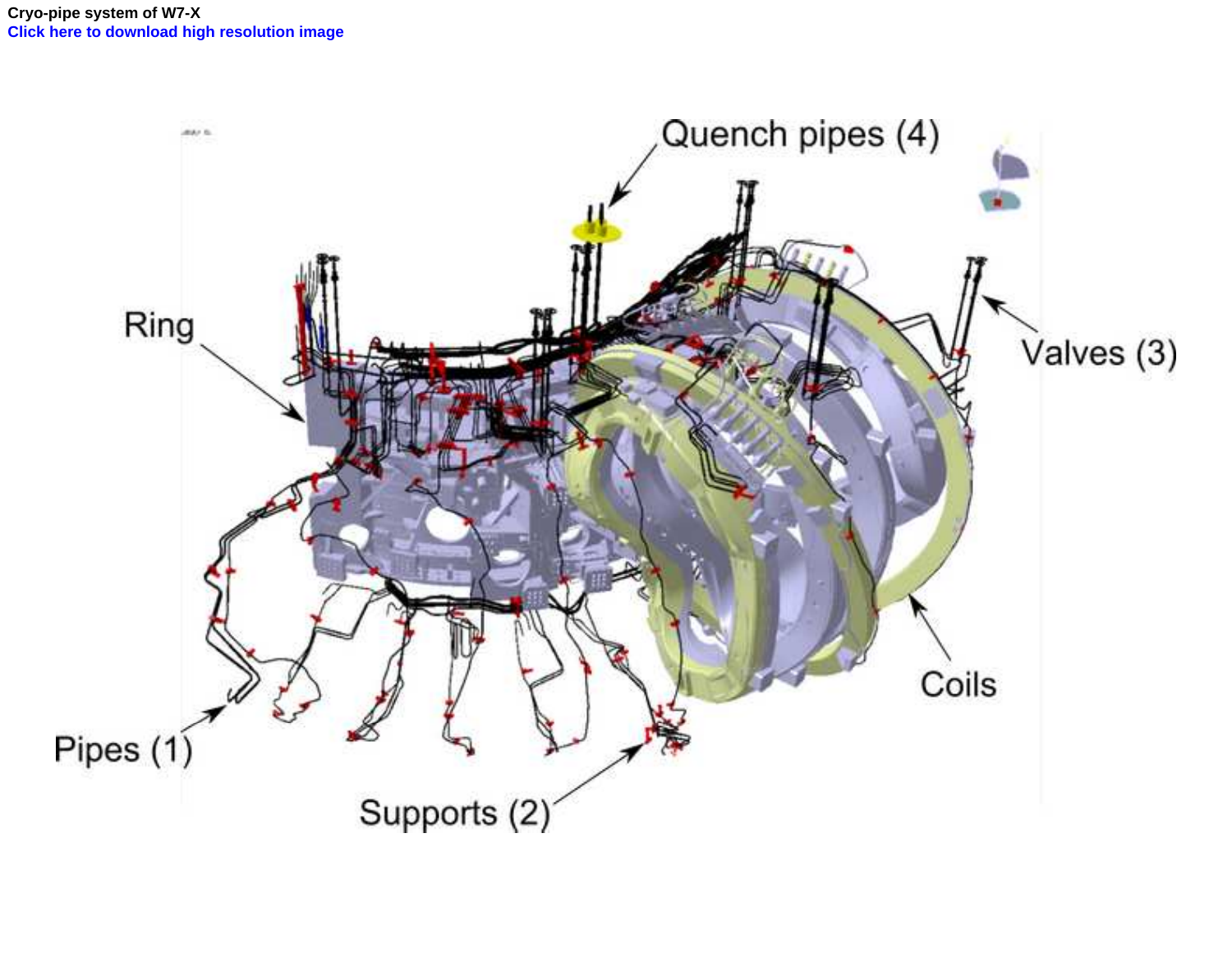**Support boundary conditions for the CPS [Click here to download high resolution image](http://ees.elsevier.com/fusengdes/download.aspx?id=48077&guid=d93dbfcc-2722-442d-b6c6-3d5493a1347e&scheme=1)**

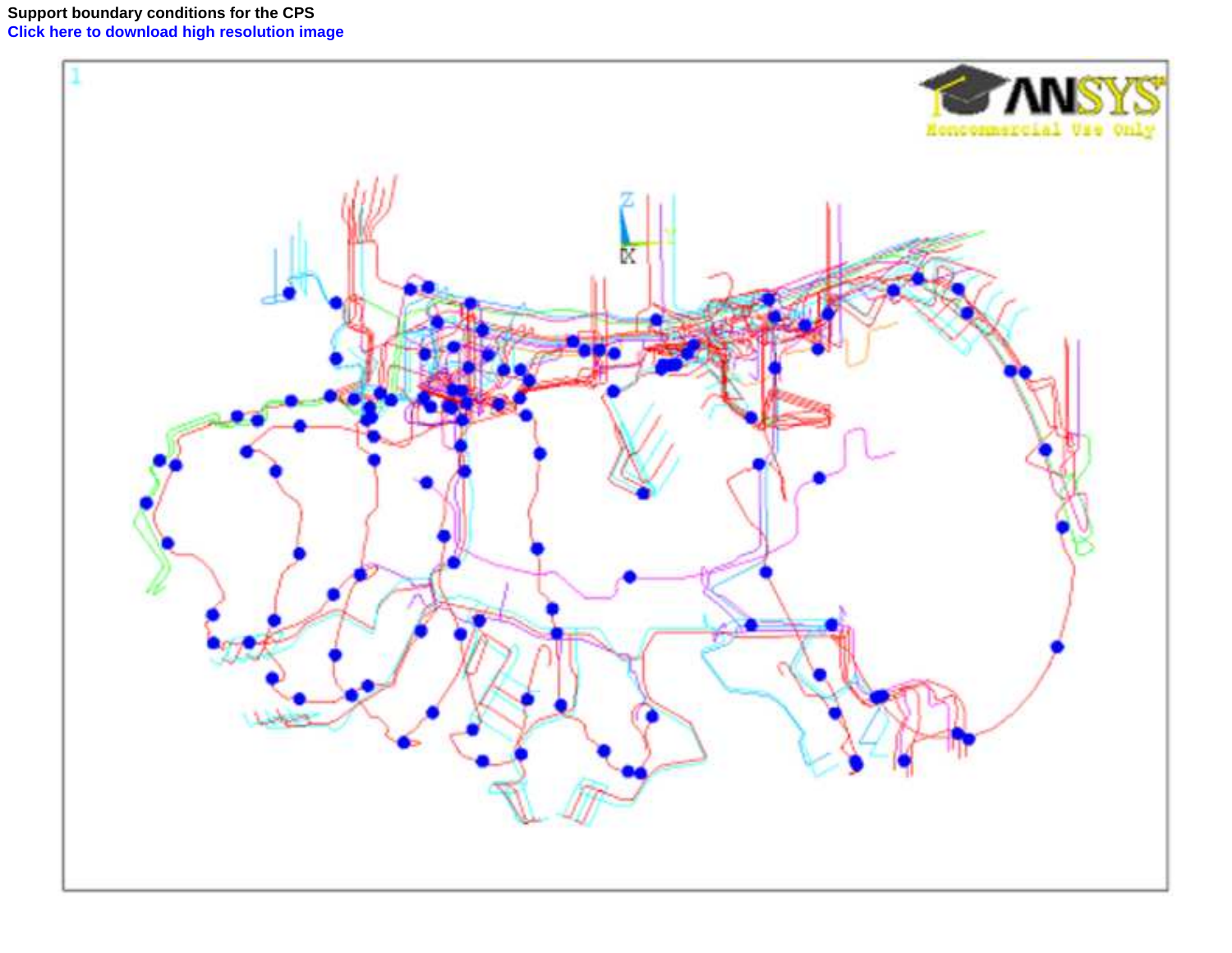**Typical pipe supports mounted on coil [Click here to download high resolution image](http://ees.elsevier.com/fusengdes/download.aspx?id=48079&guid=02563c53-b201-4081-a0bd-3f8c4557547a&scheme=1)**

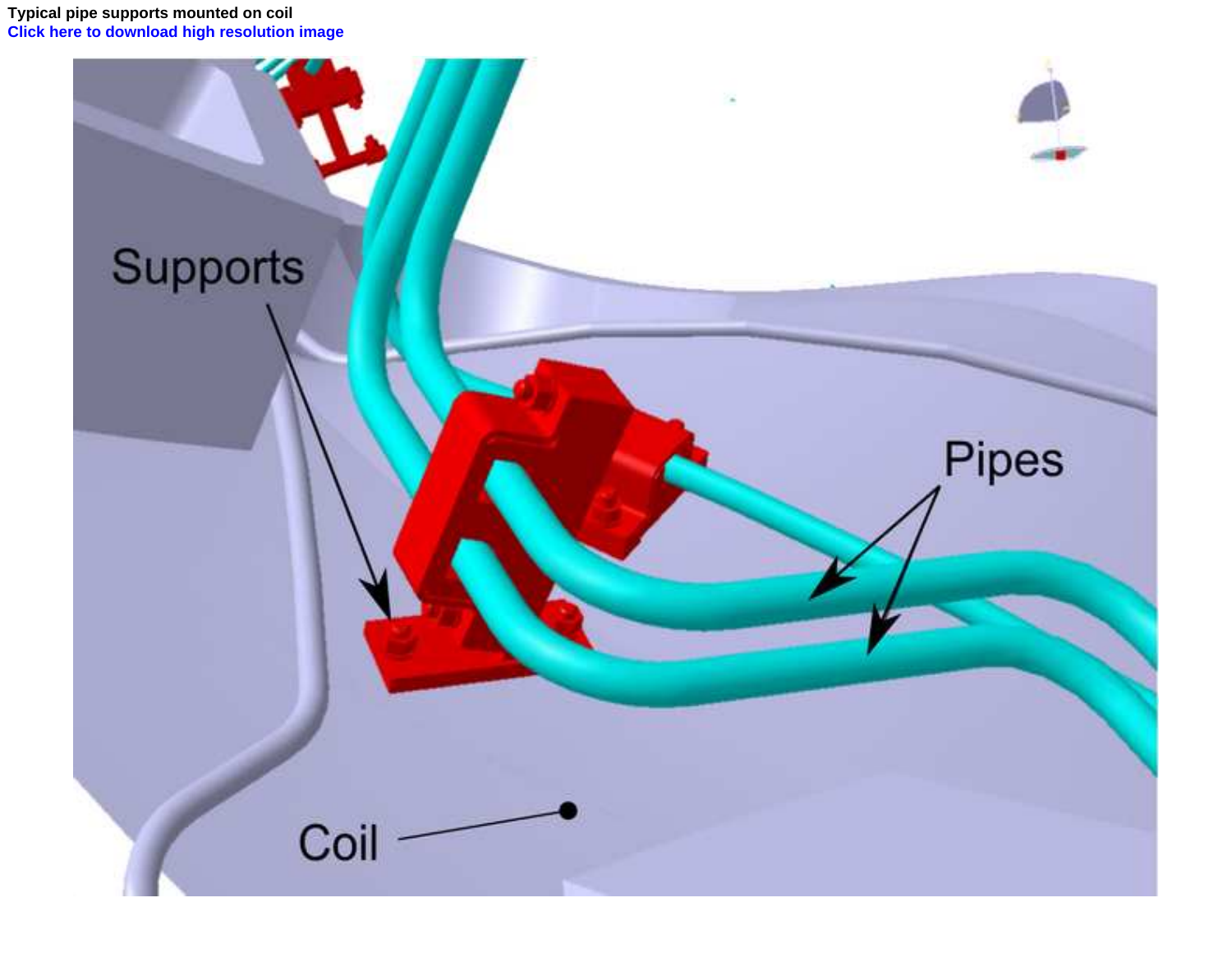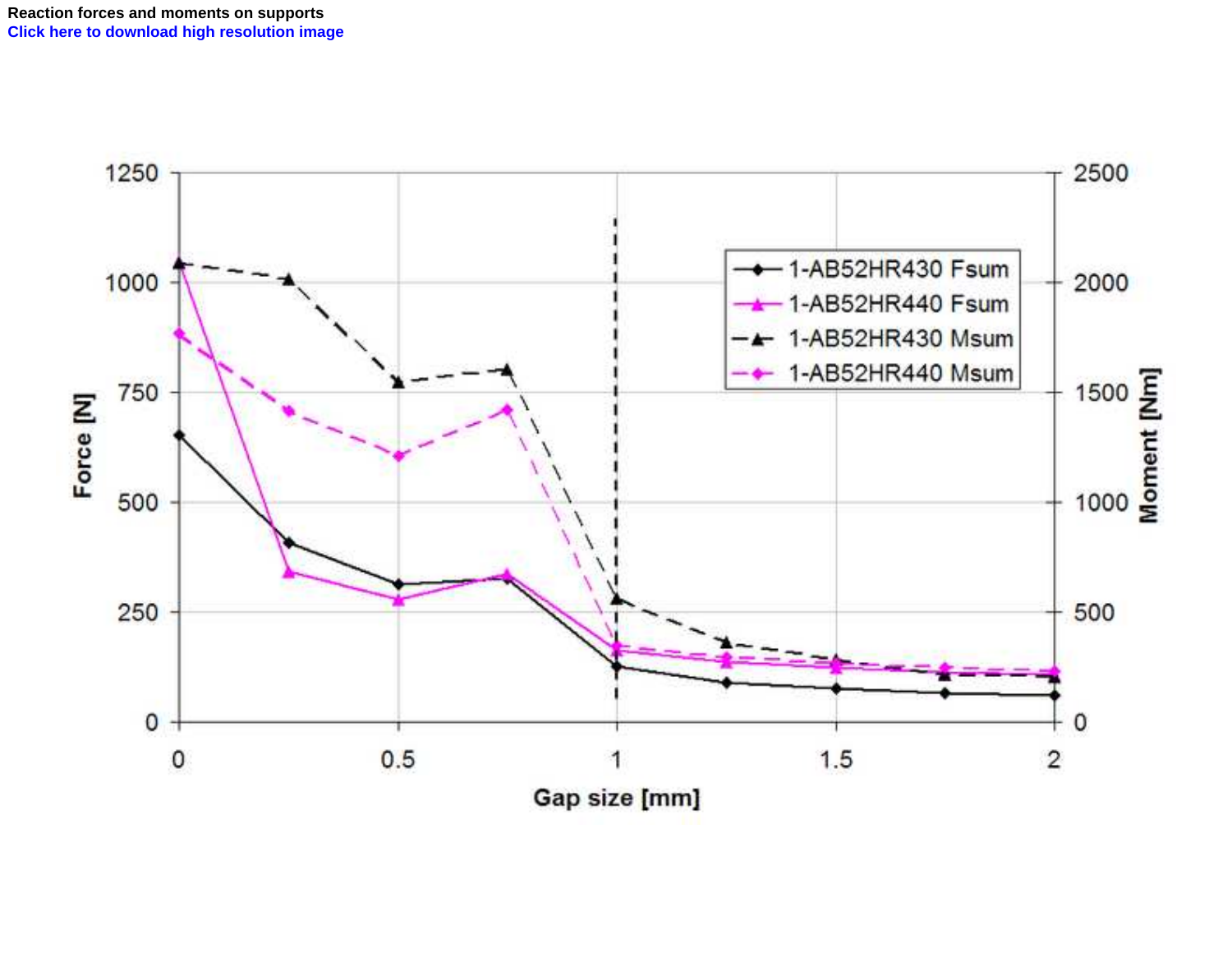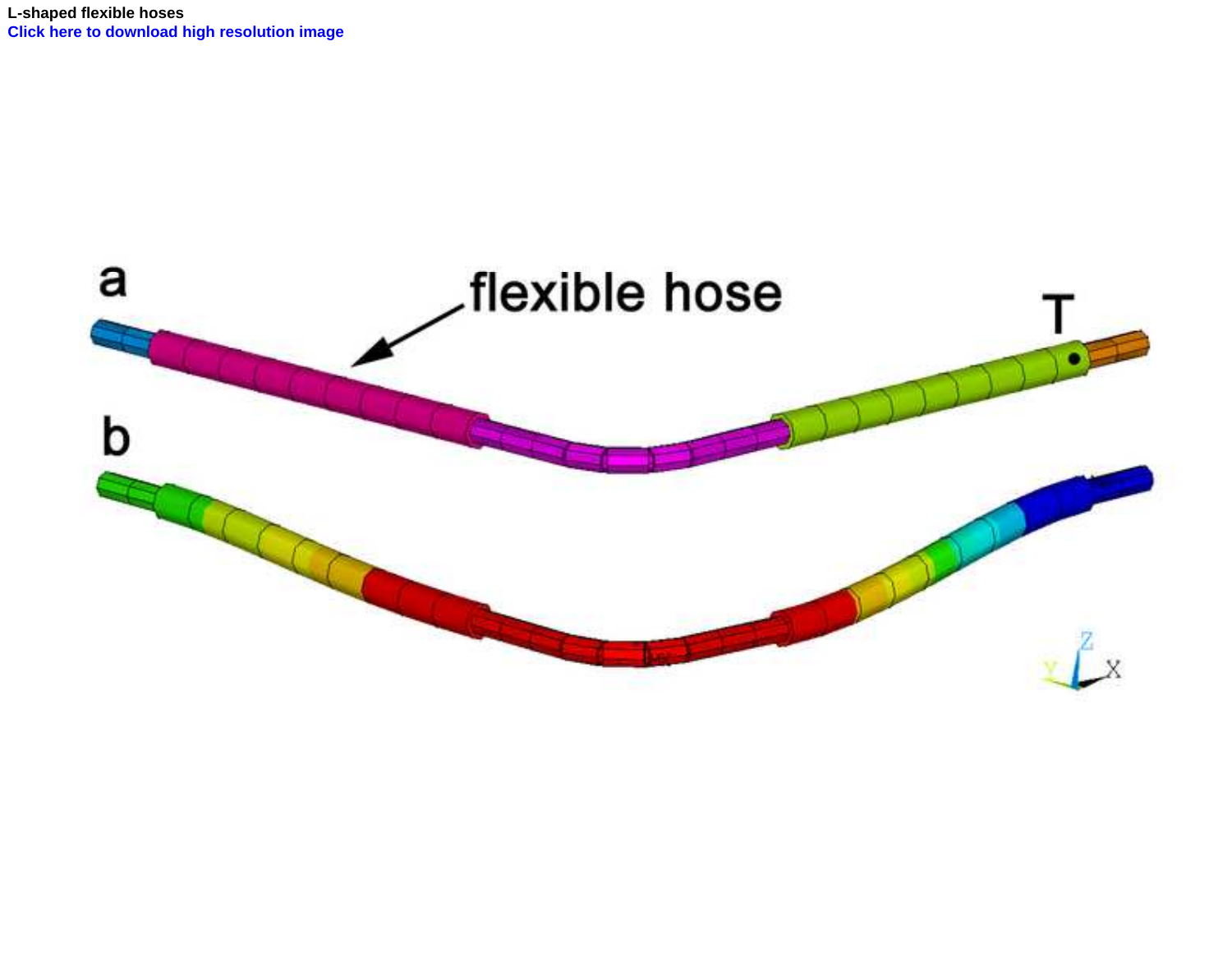# **Deformation of cryo-pipe system [Click here to download high resolution image](http://ees.elsevier.com/fusengdes/download.aspx?id=48096&guid=06ebabf8-0383-46f8-bce4-2f0015096154&scheme=1)**